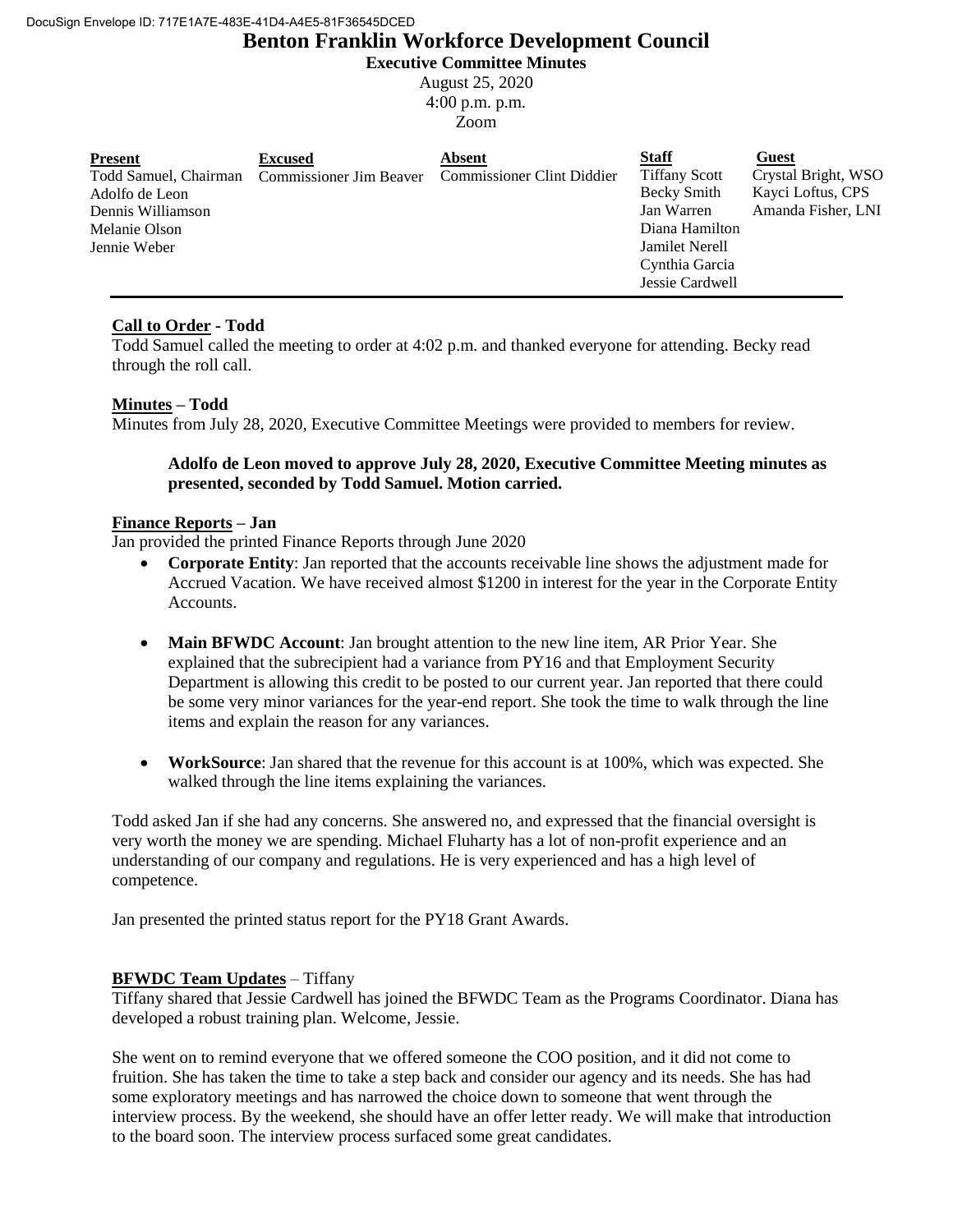Todd asked what the most significant impact would be from adding the additional staff. She shared that the COO will be backfilling a lot of duties that she has been doing. Our strategic vision speaks to our council being more community-facing and the understanding that we are the conveners of the system. We want to build this additional leadership level to help our community to understand. We are in an interesting situation with the Pandemic. She explained that Jan and Diana had taken the brunt of the National Dislocated Worker Grants. For us to be responsible for the dollars we are receiving; we need more staff to help with this work. The formula contracts are up 18% with an extra million dollars in grants. We want to make sure we proceed with continued integrity.

Todd expressed that the team we have now is strong. With the new resources and strong mandate to be *in* the community. These additional staff members will help.

Tiffany thanked the board members for their support.

## **COVID-19 Physical Facilities Updates** – Tiffany

Tiffany shared that knowing Benton and Franklin counties are in Phase Modified One and that we don't know what the future holds, we can only prepare the best we can through planning. Two reliable documents have been created around reopening to the public. Even though we are not providing services on an individual basis, virtual services are being rendered and are being done well. We have some extremely professional people in our system that care for the community and are doing the best that they can. Many of them have never worked virtually before. We are also dealing with people that have responsibilities for their children and or elderly family members. We want to try new things in working with our customers and explore what they need at this time. We also want to meet the needs of our practitioners, so they don't burn out. There have been some very innovative ideas brought forward to get information into the customer's hands. We have partners that are working on breaking down the barriers.

When we do return to the physical facilities, it won't look the same as before. In the meantime, we are finding ways to provide quality services.

Todd asked about how we are getting the message out to the public that we are open virtually. Crystal shared that they have been approaching this from several different directions. We are getting bids for additional outside signage for the reader board and the front doors. They have also pursued reaching out directly to those that have been on Unemployment. She shared that they have made phone calls, sent emails, sent postcards, and that done multiple press releases, with presentations and posts made to social media. We have reached out to our local businesses. The Business Services Team is issuing a weekly local Hotjobs list of those that are hiring right now. We continue to brainstorm on reaching out to people.

#### **Liaison Report** – Cynthia

Cynthia presented the July 2020 Liaison report. She reminded everyone that this is a new program year. Many of the numbers reported are not representing the actual services that are happening. Services are not captured for those served without a WorkSourceWA account. She shared that TC Futures is providing GED testing services by appointment only.

Cynthia reported that she is no longer including the top 5 employers, but has added the top 5 licenses and certifications. We recently got access to a new platform that has information that could be used for this report. This report is published on Facebook, the BFWDC website, and through the chambers.

## **WS Operator Report** – Crystal

Crystal reported that overall, we are seeing a decrease in customers that are engaging with WorkSource. We continue to see people reaching out for basic needs and have seen even more of this since the additional \$600 in Unemployment has ended. Their focus has been on outreach and working to create a sense of urgency, reminding customers that these services are offered at no cost to them. We continue to work on virtual service delivery and anticipate offering more robust group services.